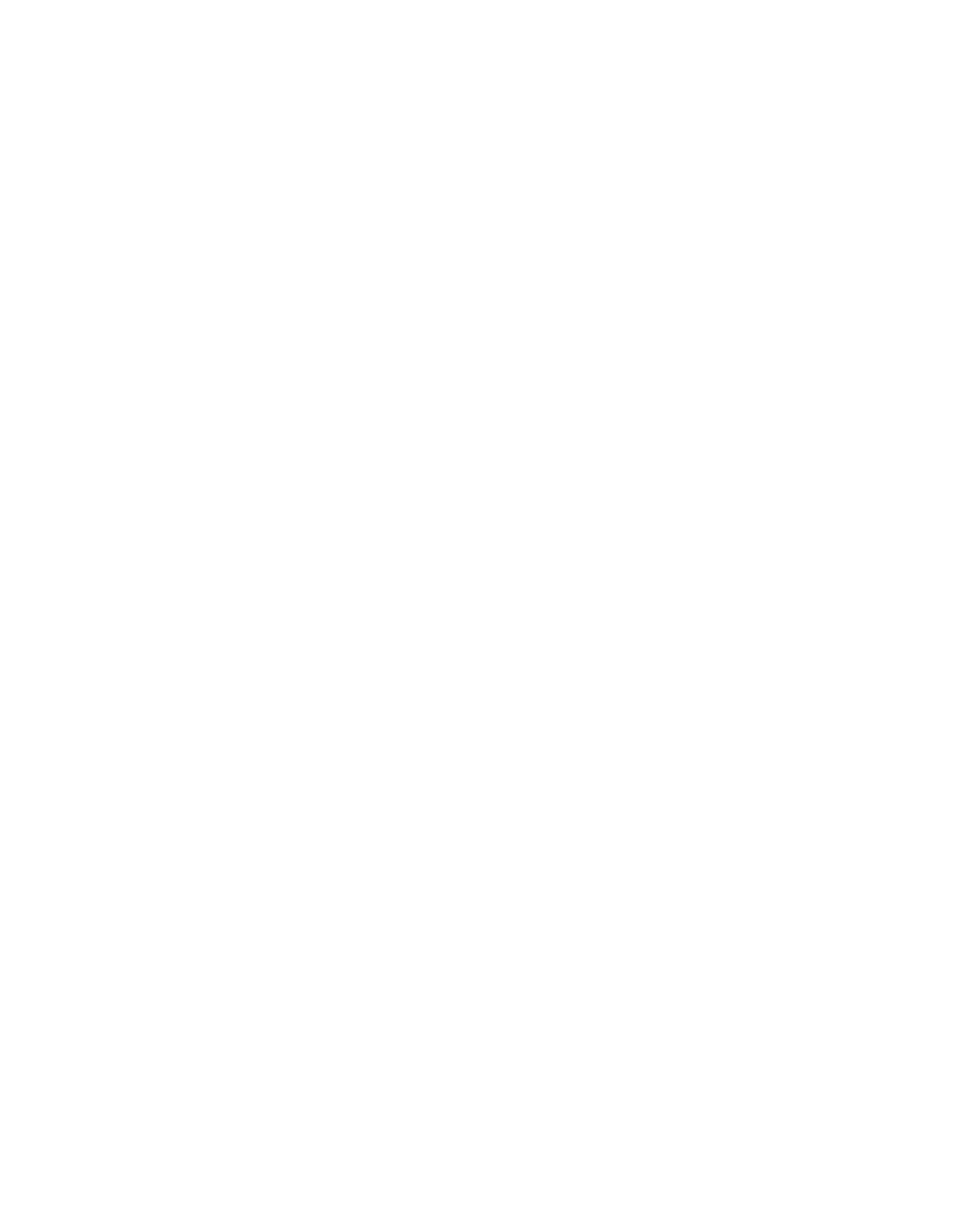| $HUS^{\star}$                                                 | <b>Patient Instruction</b><br><b>HUS Medical Imaging Center</b><br><b>Nuclear Medicine</b>                                                                                                                                           | 2(3)                |
|---------------------------------------------------------------|--------------------------------------------------------------------------------------------------------------------------------------------------------------------------------------------------------------------------------------|---------------------|
| <b>Patient information form for PET scan</b>                  |                                                                                                                                                                                                                                      | www.tutkimukseen.fi |
|                                                               |                                                                                                                                                                                                                                      |                     |
|                                                               | Please fill in the form the day before the examination and bring it with you.                                                                                                                                                        |                     |
|                                                               |                                                                                                                                                                                                                                      |                     |
|                                                               |                                                                                                                                                                                                                                      |                     |
|                                                               | Have you ever had an allergic reaction to contrast material in any previous contrast-                                                                                                                                                |                     |
| enhanced scans?                                               |                                                                                                                                                                                                                                      |                     |
| $\Box$ yes                                                    | $\Box$ no                                                                                                                                                                                                                            |                     |
|                                                               | Have you had some surgery / endoscopic procedure / biopsy in the past six months?                                                                                                                                                    |                     |
| $\Box$ yes                                                    | $\Box$ no                                                                                                                                                                                                                            |                     |
|                                                               |                                                                                                                                                                                                                                      |                     |
| Do you have any foreign objects in your body (made of metal): |                                                                                                                                                                                                                                      |                     |
|                                                               |                                                                                                                                                                                                                                      |                     |
|                                                               | Where: <u>the contract of the contract of the contract of the contract of the contract of the contract of the contract of the contract of the contract of the contract of the contract of the contract of the contract of the co</u> |                     |
|                                                               | Do you have, or have you had any of the following (check the box):                                                                                                                                                                   |                     |
| $\Box$ diabetes                                               | $\Box$ tuberculosis                                                                                                                                                                                                                  |                     |
| $\Box$ heart attack                                           | $\Box$ intestinal infection                                                                                                                                                                                                          |                     |
| $\Box$ kidney disease                                         |                                                                                                                                                                                                                                      |                     |
|                                                               |                                                                                                                                                                                                                                      |                     |
|                                                               |                                                                                                                                                                                                                                      |                     |
|                                                               |                                                                                                                                                                                                                                      |                     |